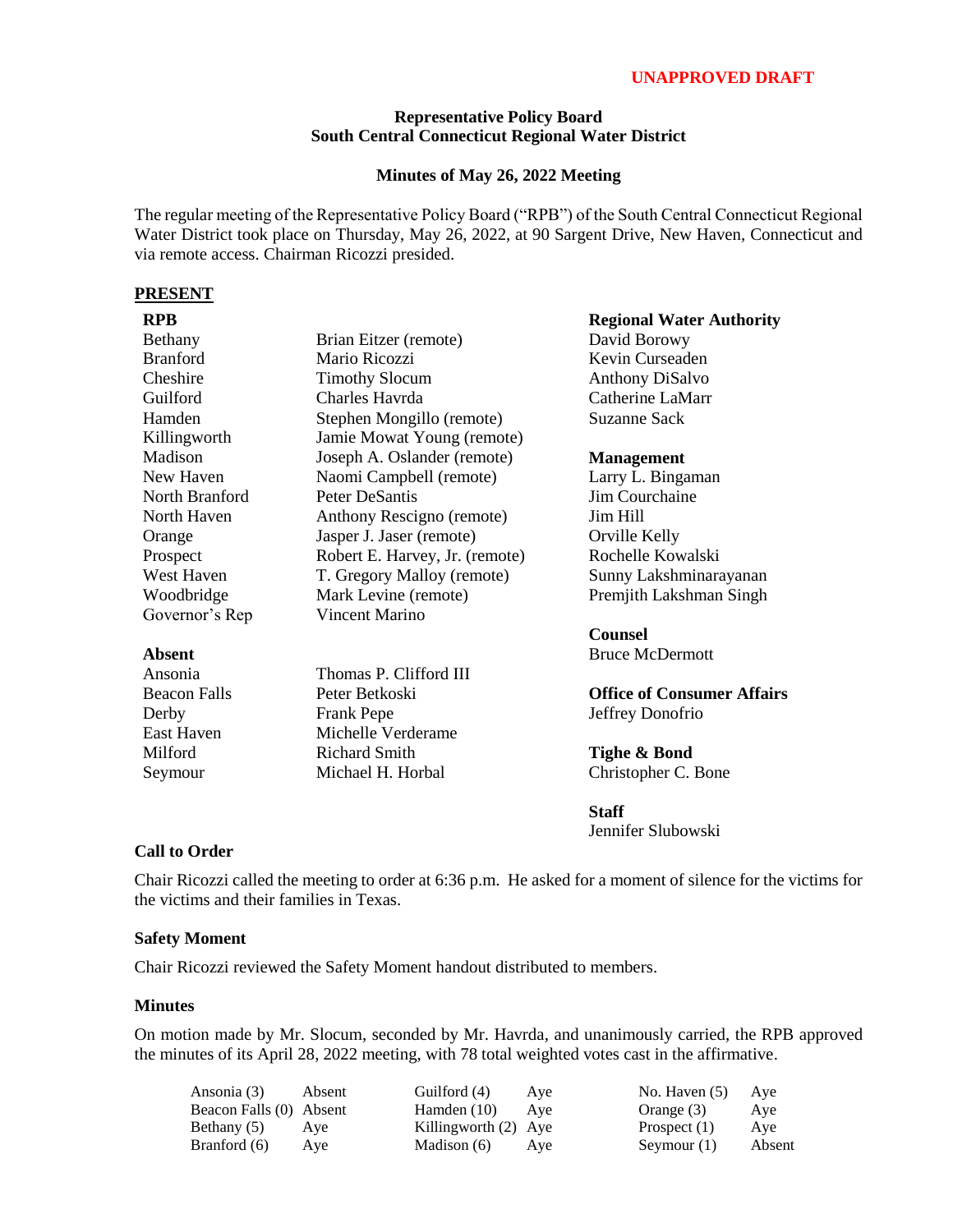| Cheshire (4)          | Aye    | Milford $(10)$       | Absent | West Haven (8) Aye     |  |
|-----------------------|--------|----------------------|--------|------------------------|--|
| Derby $(2)$           | Absent | New Haven $(13)$ Aye |        | Woodbridge (3) Aye     |  |
| East Haven (6) Absent |        | No. Branford (8) Aye |        | Gov. Rep. $(1)$ Absent |  |

#### **Communications**

Chair Ricozzi reported on a special RPB meeting scheduled for June 9, 2022 to hold the public hearing for the Lake Whitney Dam Initial Design Phase Application. The RPB will meet, then recess for the public hearing, and reconvene after to discuss the public hearing and Application. If appropriate, the RPB will make a decision on the Application, which will also include a funding resolution.

He reminded members who are up for reappointment that they will continue to serve until reappointed by their towns. He noted that letters have been mailed to municipal CEO's concerning this matter.

Chair Ricozzi, acknowledged Ms. Young, and her new position with the State Treasurer's office. She will continue to represent Killingworth on the RPB.

### **Items for Consideration and Action**

Mr. Slocum, Chair of the RPB Finance Committee, moved for approval of the following resolution:

**WHEREAS**, the Regional Water Authority requested the Representative Policy Board ("RPB") review the Authority's FY 2022 proposed Capital and Operating Budgets ("Budgets"); and

**WHEREAS**, the RPB held workshops on April 19, 2021 and April 20, 2021, at which time management and the Authority presented the proposed Budgets and responded to questions in a professional, concise and articulate way; and

**WHEREAS**, the RPB has a duty to review the Budgets and to comment, but has no other statutory obligations or authority.

**NOW THEREFORE BE IT RESOLVED**, that the RPB wishes to express its appreciation to management and the Authority for the professionalism of their presentation and express its overall support of the FY 2022 proposed Budgets; and

**FURTHER RESOLVED**, that the RPB also agrees with the recommendations contained in the OCA's Budget review letter dated April 23, 2021; and

**FURTHER RESOLVED**, that the RPB consensus regarding the proposed Budgets is that they are reasonable and supported; and

**FURTHER RESOLVED**, that the RPB believes that the Authority's overall financial plan provides for stable finances at unprecedented and uncertain times during the COVID-19 pandemic and the essential funding of capital projects and the flexibility of reduced operating expenses will support the steps necessary to address financial obstacles during the fiscal year.

Mr. Havrda seconded the motion. After discussion, the Chair called for the vote and the RPB adopted the motion with 78 total weighted votes cast in the affirmative.

| Ansonia (3)             | Absent | Guilford (4)         | Aye    | No. Haven $(5)$  | Aye    |
|-------------------------|--------|----------------------|--------|------------------|--------|
| Beacon Falls (0) Absent |        | Hamden $(10)$        | Ave    | Orange $(3)$     | Aye    |
| Bethany (5)             | Aye    | Killingworth (2) Aye |        | Prospect $(1)$   | Aye    |
| Branford (6)            | Aye    | Madison $(6)$        | Ave    | Seymour $(1)$    | Absent |
| Cheshire $(4)$          | Aye    | Milford $(10)$       | Absent | West Haven (8)   | Aye    |
| Derby $(2)$             | Absent | New Haven (13) Aye   |        | Woodbridge $(3)$ | Ave    |
| East Haven (6)          | Absent | No. Branford (8) Aye |        | Gov. Rep. $(1)$  | Absent |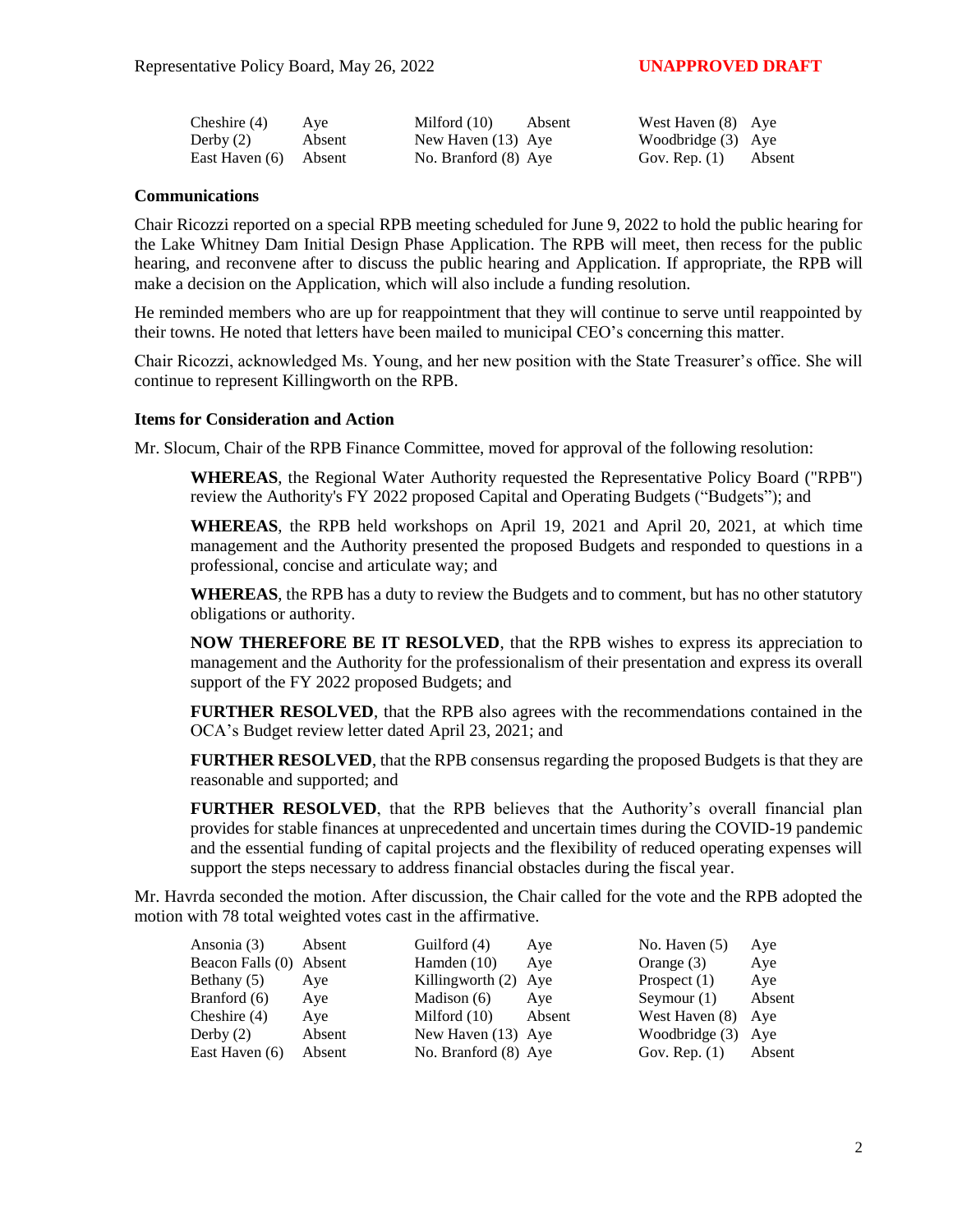# **Reports**

**Finance Committee –** Mr. Slocum, Chair of the Finance Committee, reported that the committee met earlier in the month at a special meeting to review the Lake Whitney Dam Initial Design Application and set the public hearing date.

**Land Use Committee** – In Mr. Betkoski's absence, Mr. Harvey reported that the committee met earlier in the month at the Waite Street Garden to receive an update from management on the pollinator gardens and community collaboration.

At 6:47 p.m., Mr. Marino entered the meeting.

**Consumer Affairs Committee** – Mr. Mongillo, Chair of the Consumer Affairs Committee, reported that the committee met last week to receive an update from management on the Lead & Copper Rule. The OCA reported no pending complaints.

**Nominating Committee** – Mr. Havrda, Chair of the Nominating Committee, reported that the committee met two times in May and the committee will make its recommendation for RPB officers at the June meeting of the RPB.

**Authority/Management** - Mr. Borowy, Chair of the Authority, reported that the Authority met earlier in the day and met as the Audit-Risk Committee and the Environmental, Health & Safety Committee.

Ms. LaMarr, Chair of the RWA Audit-Risk Committee, reported that at the Committee meeting earlier in the day the members received a Risk Management Plan update from management.

Mr. Curseaden, Chair of the Environmental, Health & Safety Committee, reported that at the Committee meeting earlier in the day, the members received presentations from management on the Implementation of New Streamflow Regulations, Environmental Compliance update, and a Health and Safety update.

Mr. Borowy reported that the Authority also approved the Customer Information System Solution Project Application for recommendation to the RPB. RPB members can expect to receive the application in the upcoming days. Lastly, the Authority will be holding a short meeting after the public hearing to vote on the FY 2023 budget.

Mr. Bingaman, the RWA's President and Chief Executive Officer, provided an update on the status of COVID at the RWA.

Mr. Bingaman, RWA's President and Chief Executive Officer, reviewed revenues, and operating and maintenance expenses for the month ended April 2022, and stated that the projected maintenance test for FY 2022 is 129%.

He also reported that reservoir levels are at 98% as of May 16, 2022 compared to the long-term average of 94%.

Mr. Bingaman stated that issues are resolved with the Derby Tank, but under the RPB Rules of Practice, costs that exceed 10% of the original approved price require RPB approval. Since the costs now exceed 10%, the RWA will need to advise the RPB Finance Committee who will provide their recommendations to the RPB. However, cost escalation clause is still in compliance.

He thanked Mr. Mongillo for his participation at the Lake Whitney Dam Initial Design meetings that took place.